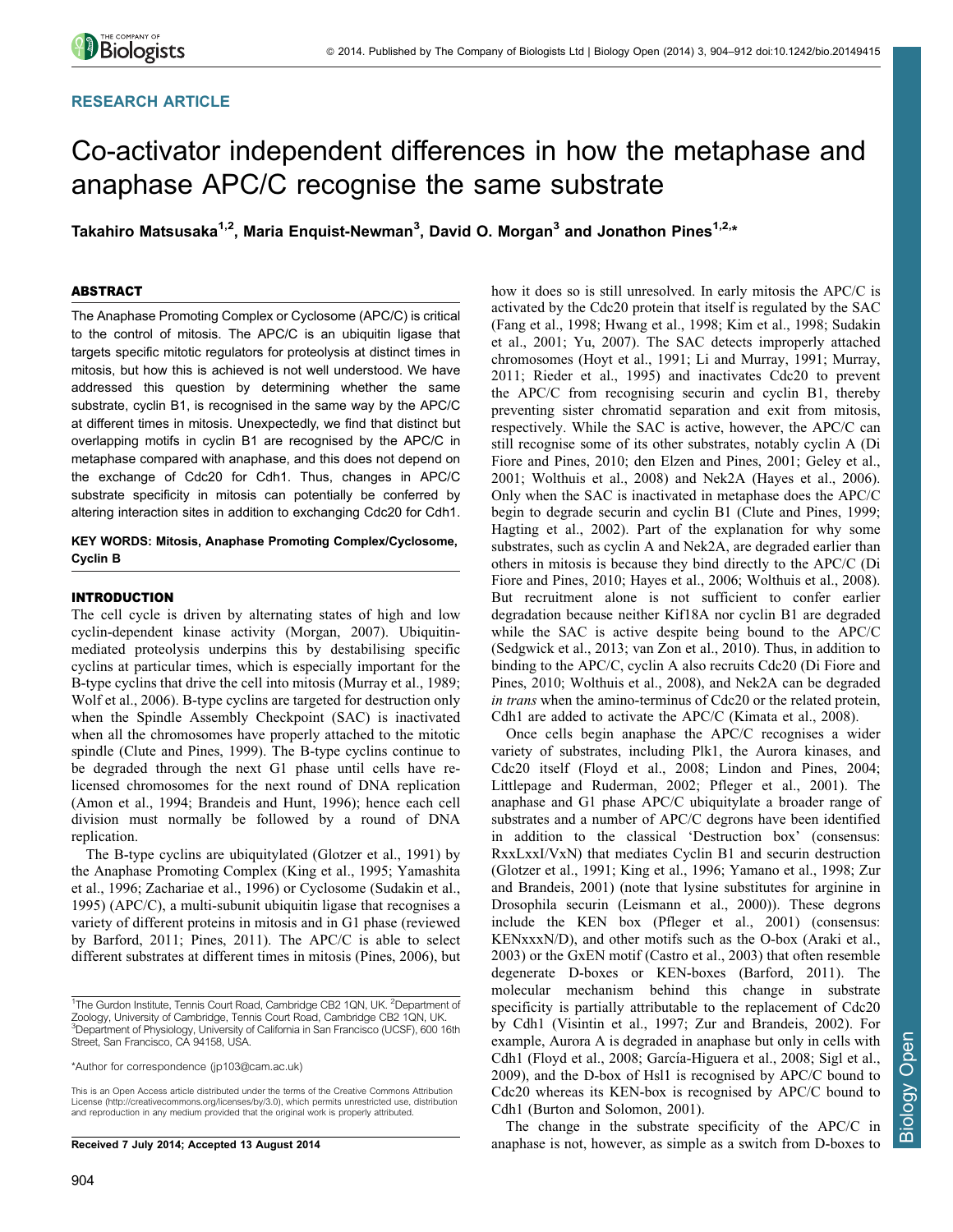KEN-boxes when Cdc20 is replaced by Cdh1. For example, both Plk1 and Aurora A are degraded in anaphase but this requires a D-box ([Lindon and Pines, 2004](#page-7-0); [Littlepage and Ruderman, 2002\)](#page-7-0) rather than a KEN box ([Littlepage and Ruderman, 2002\)](#page-7-0) (plus an A-box in the case of Aurora A ([Littlepage and Ruderman, 2002](#page-7-0))). It has been suggested that Plk1 is degraded before Aurora A in anaphase simply because it is a more processive substrate [\(Rape](#page-7-0) [et al., 2006](#page-7-0)), but there appears to be a more qualitative difference because Aurora A can only be recognised by the APC/C bound to Cdh1 [\(Floyd et al., 2008](#page-7-0); García-Higuera et al., 2008; Sigl et al., [2009\)](#page-7-0) whereas Plk1 can be degraded in anaphase by the APC/C whether or not Cdh1 is present [\(Floyd et al., 2008](#page-7-0)). The importance of the change in APC/C specificity in different phases of the cell cycle is illustrated by the genetic instability of cells lacking Cdh1 (García-Higuera et al., 2008; Sigl et al., 2009), and the observation that perturbing the destruction of late mitotic substrates leads to problems in cytokinesis ([Floyd et al., 2008](#page-7-0); [Lindon and Pines, 2004](#page-7-0)).

Recent biochemical and structural data indicate that the APC/C recognises some of its substrates through a bi-partite receptor composed of co-activator (Cdc20 or Cdh1) and the APC10 subunit ([Buschhorn et al., 2011; Chao et al., 2012; da Fonseca et](#page-7-0) [al., 2011](#page-7-0); [Izawa and Pines, 2011; Matyskiela and Morgan, 2009](#page-7-0); [Passmore and Barford, 2005\)](#page-7-0). Exactly how the substrate binds into this receptor is not yet clear, but the interactions between Cdc20 and two checkpoint proteins in the structure of the Mitotic Checkpoint Complex [\(Chao et al., 2012](#page-7-0)) indicate that a KEN-box can bind to the top surface of Cdc20. By contrast, the D-box appears to bind to the side of Cdc20, between blades 1 and 7 of the beta-propeller domain ([Chao et al., 2012](#page-7-0)) and to the Doc domain of APC10 ([Carroll et al., 2005; da Fonseca et al., 2011](#page-7-0); [Passmore et al., 2003](#page-7-0)).

Given the importance of the cell cycle-regulated destruction of the B-type cyclins, we set out to define better how cyclin B1 is recognised by the APC/C through the cell cycle. We have found that the destruction motif that is recognised in metaphase overlaps with, but is distinct from, that recognised in anaphase and G1 phase, and this change is not dependent on replacing Cdc20 with Cdh1. Furthermore, several residues important for destruction are dispensable if Cyclin B1 can be recruited to the APC/C in anaphase, but not in metaphase. We conclude that multiple motifs are required to mediate recognition by the APC/C and these change as cells progress through mitosis. This may contribute to the ability of the APC/C to recognise different proteins at different times in mitosis.

#### RESULTS

#### Leucine 45 is the most critical residue in the Cyclin B1 Destruction box

Previous analyses of the residues required for a functional D-box primarily measured protein half-lives and not the point in mitosis that the protein became unstable ([Glotzer et al., 1991](#page-7-0); [King et al.,](#page-7-0) [1996;](#page-7-0) [Yamano et al., 1998](#page-8-0)). To assay the timing of destruction we set up a live-cell assay in which we linked wild type or mutant human cyclin B1 to a fluorescent protein (CFP or YFP) to enable us to compare their destruction in the same cell (in all cases we checked that the same results were obtained when we swapped the fluorescent tags). To analyse the destruction of proteins in metaphase, protein values were normalised to those at NEBD; to analyse destruction in anaphase data were normalised to the beginning of anaphase. Note that we obtained similar results in assays where we depleted endogenous cyclin B1 by siRNA

(directed against the  $3'$  UTR that is not present in the transgene) to exclude differences in degradation timing caused by competition with the endogenous protein, and that in agreement with previous studies ([Wolf et al., 2006](#page-7-0)), non-degradable cyclin B1 blocked cells in anaphase rather than in metaphase.

We first analysed the effect of mutating those conserved residues of the cyclin B1 D-box that had previously been shown to be most critical for destruction: R42, L45, and N50 ([King et al.,](#page-7-0) [1996;](#page-7-0) [Yamano et al., 1998\)](#page-8-0) ([Fig. 1A](#page-2-0)). L45 proved to be essential for degradation in both metaphase and anaphase [\(Fig. 1B,C](#page-2-0)). The likely explanation for this is that the structure of the putative Dbox binding site on Cdc20 indicated that L45 should be buried in a deep pocket ([Chao et al., 2012](#page-7-0)). By contrast, we found mutating R42, which is commonly used to inactivate a D-box, only partially stabilised Cyclin B1 in anaphase [\(Fig. 1D,E](#page-2-0)). Mutating N50 had a similar effect to mutating R42 [\(Fig. 1F,G](#page-2-0)), but mutating both residues stabilised cyclin B1 in both metaphase and anaphase, in a similar fashion to mutating L45 ([Fig. 1H,I\)](#page-2-0).

#### Identifying an Anaphase Degron

Since the APC/C recognises a wider range of substrates in anaphase than in metaphase, we considered the possibility that different residues in cyclin B1 might be important for recognition in anaphase. Deleting the first 40 amino acids (i.e. very close to the start of the original D-box, [Fig. 1A](#page-2-0)) blocked degradation in mitosis altogether ([Fig. 2A,B\)](#page-3-0), as previously observed for sea urchin cyclin B and for fission yeast securin/cut2 [\(King et al.,](#page-7-0) [1996;](#page-7-0) [Yamano et al., 1998\)](#page-8-0). Removing the first 9 amino acids slightly slowed down metaphase degradation, but not anaphase degradation [\(Fig. 2C,D\)](#page-3-0). An internal deletion from amino acids 11 to 41 also perturbed cyclin B1 degradation in metaphase, and appeared to have an even greater effect in anaphase [\(Fig. 2E,F](#page-3-0)).

To narrow down the region responsible for promoting anaphase recognition by the APC/C we used an in vitro ubiquitylation system ([Enquist-Newman et al., 2008\)](#page-7-0) and found that the  $\Delta 11-41$ mutant could hardly be ubiquitylated [\(Fig. 3A,B](#page-4-0)). We made a series of smaller internal deletions and found that deleting residues 21 to 25 greatly reduced ubiquitylation by APC/C in vitro ([Fig. 3A,B](#page-4-0)). Moreover, this mutant was also stabilised in anaphase in vivo ([supplementary material Fig. S1A,B\)](http://bio.biologists.org/lookup/suppl/doi:10.1242/bio.20149415/-/DC1). To refine this analysis we constructed point mutations in each of the residues from positions 21 to 25 and identified M21 as the critical residue for anaphase degradation [\(Fig. 3C,D\)](#page-4-0). (Positions 22, 23, 24 are A–G–A, and mutating K25 to alanine did not affect degradation, data not shown.) Cells expressing the M21A mutant arrested in anaphase and it was notable that M21 was not required for degradation in metaphase ([Fig. 3C](#page-4-0)).

What caused this change in APC/C specificity in anaphase? The obvious candidate was the exchange of Cdc20 for Cdh1, but we found there was no difference in the ability of mouse embryonic fibroblasts (MEFs) lacking Cdh1 (García-Higuera et [al., 2008](#page-7-0)) to degrade cyclin B1 in metaphase or anaphase ([Fig. 3E,F](#page-4-0)). Moreover, the requirement for M21 for degradation in anaphase was conserved ([supplementary material Fig. S1C,D](http://bio.biologists.org/lookup/suppl/doi:10.1242/bio.20149415/-/DC1)). We also excluded the possibility that the M21A mutant inhibited the anaphase APC/C because HeLa cells could still degrade the R42A mutant and Plk1 [\(supplementary material Fig. S1E](http://bio.biologists.org/lookup/suppl/doi:10.1242/bio.20149415/-/DC1)). By contrast, Aurora A was stabilised as expected because the stabilised Cyclin B1-Cdk1 activity in anaphase prevented the activation of Cdh1 ([Floyd et al., 2008\)](#page-7-0). We conclude that the metaphase and anaphase APC/Cs recognise the same substrate in different ways: R42, N50 and particularly L45, are important

Open Biology OpenBiology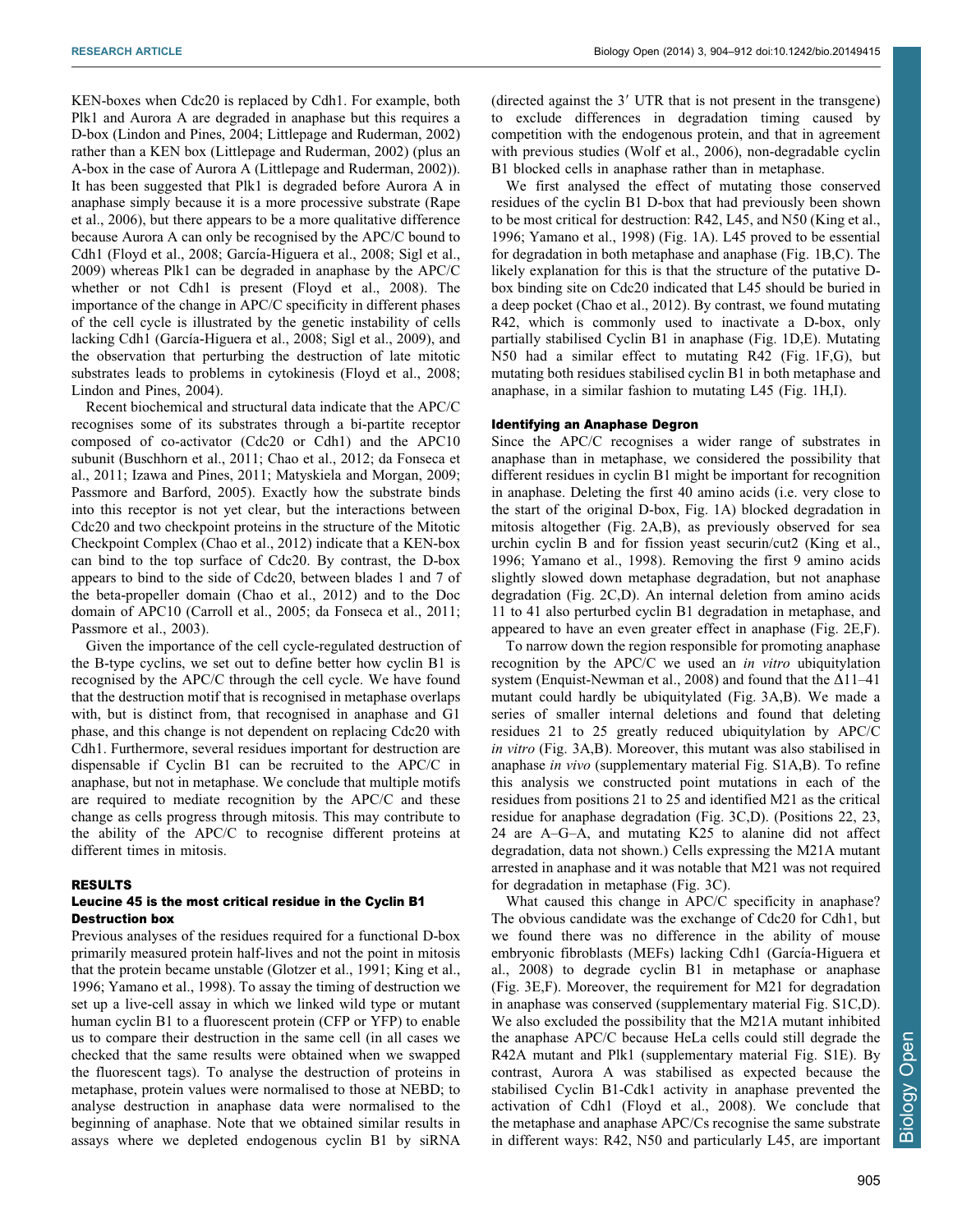Fig. 1. L45 of the Cyclin B1

<span id="page-2-0"></span>

D-box is most important for degradation. (A) Schematics of cyclin B1 constructs used in this study. The D-box is highlighted in blue. (B,C) HeLa cells were injected with cyclin B1-Venus (grey, n 536) or cyclin B1 L45A-Venus (red,  $n=24$ ) constructs and followed by time-lapse fluorescence and DIC microscopy at 3-min intervals. The total fluorescence minus background was quantified for each cell in successive images of a time series and plotted over time as mean  $\pm$ SD from 3 independent experiments. Fluorescence of cells at NEBD (B) or anaphase onset (C) was set to 1. Time 0 is NEBD in (B) or anaphase onset in (C). (D,E) HeLa cells were injected with cyclin B1-Venus (grey, n 536), L45A-Venus (black, n 524) or cyclin B1 R42A-Venus (red, n 555) constructs and analysed as in panels B and C. Fluorescence of cells at NEBD (D) or anaphase onset (E) was set to 1. Time 0 is NEBD in (D) or anaphase onset in (E). Data are from 3 independent experiments. (F,G) HeLa cells were injected with cyclin B1-Venus (grey, n 536), L45A-Venus (black, n 524) or cyclin B1 N50A-Venus (red, n 533) constructs and analysed as in panels B and C. Fluorescence of cells at NEBD (F) or anaphase onset (G) was set to 1. Time 0 is NEBD in (F) or anaphase onset in (G). Data are from 3 (wt and L45A) or 2 (N50A) independent experiments. (H,I) HeLa cells were injected with cyclin B1-Venus (grey, n 536), L45A-Venus (black, n 524) or cyclin B1 R42A/N50A-Venus (red,  $n=38$ ) constructs and analysed as in panels B and C. Data are from 3 independent experiments.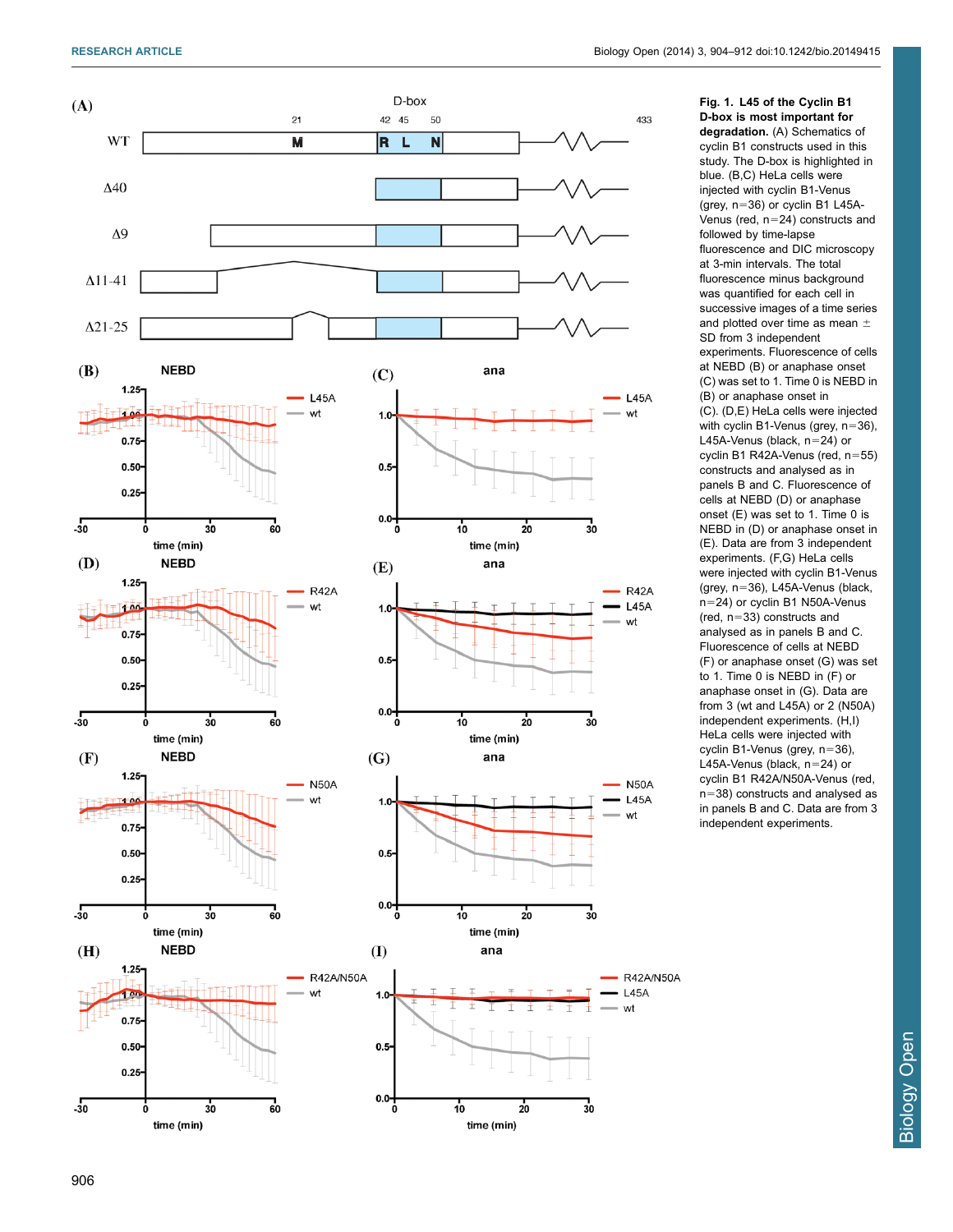<span id="page-3-0"></span>

Fig. 2. The first 40 amino acids of cyclin B1 are required for its degradation. (A,B) HeLa cells were injected with cyclin B1-Venus (grey,  $n=36$ ) or cyclin B1  $\Delta$ 40-Venus (red, n=45) constructs and analysed as in [Fig. 1.](#page-2-0) Data are from 3 independent experiments. (C,D) HeLa cells were injected with cyclin B1-Venus (grey, n=36) or cyclin B1  $\Delta$ 9-Venus (red, n=43) constructs and analysed as in [Fig. 1.](#page-2-0) Data are from 3 independent experiments. (E,F) HeLa cells were injected with cyclin B1-Venus (grey,  $n=36$ ) or cyclin B1  $\Delta$ 11–41-Venus (red,  $n=47$ ) constructs and analysed as in [Fig. 1.](#page-2-0) Data are from 3 independent experiments. Note that the data for wild type cyclin B1 degradation are the same as those in [Fig. 1.](#page-2-0)

for a functional D-box in metaphase, whereas in anaphase there is an additional requirement for M21.

## Multi-valent recruitment of Cyclin B1 to the APC/C is required for its degradation in metaphase and anaphase

The cyclin B1-Cdk1 complex has previously been shown to bind to the APC/C through its partner Cks1 protein, and this improves the efficiency of its destruction [\(van Zon et al., 2010\)](#page-7-0). To test whether the difference in D-box residues recognised by metaphase and anaphase APC/Cs was due to a difference in their ability to bind cyclin B1, we recruited wild type or a R42A/ L45A double mutant of cyclin B1 directly to the APC/C by fusing its carboxyl terminus to the Cks1 protein ([Di Fiore and Pines,](#page-7-0) [2010;](#page-7-0) [Wolthuis et al., 2008](#page-8-0)). This revealed a marked difference between metaphase and anaphase cells: recruiting the double mutant to the metaphase APC/C had no effect, but recruiting it to the anaphase APC/C allowed it to be degraded [\(Fig. 4A,B](#page-5-0)). These experiments further underlined the importance of M21 to anaphase recognition because mutating M21 partially stabilised this construct in anaphase [\(Fig. 4A,B\)](#page-5-0). Note that we could not substitute Cks1 with a C-terminal IR motif ([Fig. 4C,D](#page-5-0)); therefore it may be important where and how the C-terminus of cyclin B1 binds to the APC/C.

Our results also indicated that APC/C appeared to have a more stringent requirement for the canonical D-box to recognise its substrates in metaphase than in anaphase. Therefore, we asked whether we could substitute the D-box of cyclin B1 with another

APC/C-binding motif to confer metaphase destruction. We selected the N-terminus of Cdc20, which directed the degradation of Mes1 [\(Kimata et al., 2008\)](#page-7-0). Kimata et al. found that the N-terminus of Cdc20 could not direct the degradation of cyclin B [\(Kimata et al., 2008](#page-7-0)), and we confirmed this result when we fused the N-terminus of Cdc20 to the R42A/L45A double mutant of cyclin B1 [\(Fig. 4E,F](#page-5-0)). Kimata et al. also showed that the N-terminus of Cdc20 could direct the destruction of Nek2A in trans. Nek2A differs from cyclin B1 in that it can bind directly to the APC/C through its IR tail; therefore, we tested whether binding cyclin B1 to the APC/C through Cks1 would now allow the N-terminus of Cdc20 to substitute for a D-box, and found that it did [\(Fig. 4E,F\)](#page-5-0). Furthermore, this degradation did not require the KEN box [\(Fig. 4G,H](#page-5-0)) but did require the C-box and the KILR motif [\(Fig. 4G,H\)](#page-5-0), the two known APC/C-binding motifs in the N-terminus of Cdc20. Similarly, a non-phosphorylatable version of the N-terminus of Cdh1 was also able to direct degradation of the R42A/L45A mutant fused to Cks1 ([Fig. 4I,J\)](#page-5-0), and was noticeably more potent in metaphase, but not anaphase, when we mutated its KILR motif to mimic that in Cdc20 ([Fig. 4I–K](#page-5-0)).

## **DISCUSSION**

In this study we have investigated how the APC/C recognises its different substrates at different times by asking whether the key mitotic substrate, cyclin B1, is recognised in the same way in different mitotic phases. Cyclin B1 is first recognised in metaphase when the SAC is inactivated ([Clute and Pines, 1999\)](#page-7-0)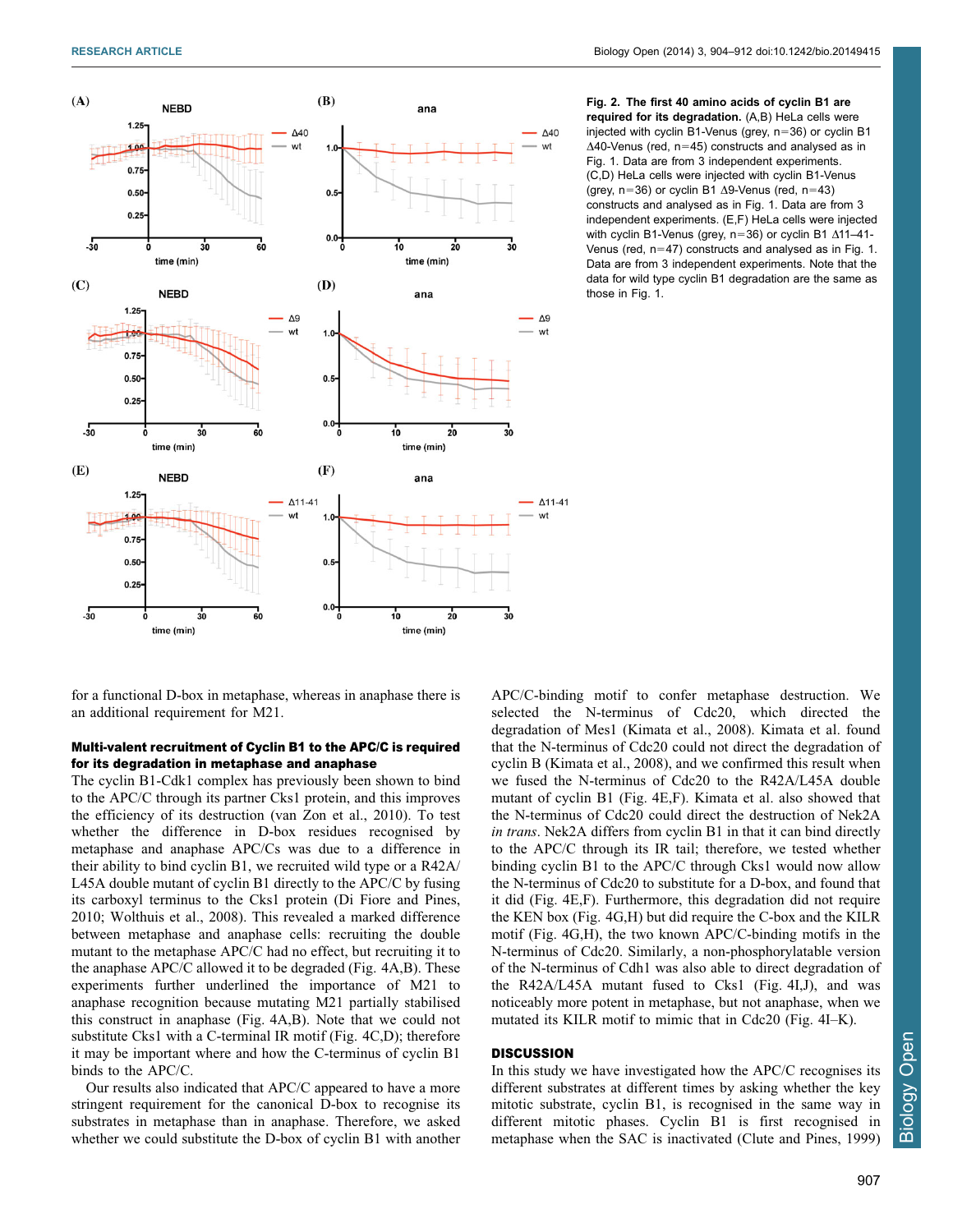<span id="page-4-0"></span>

Fig. 3. Residues N-terminal to the canonical D-box of cyclin B1 are required for its ubiquitylation and degradation in anaphase. (A) In vitro ubiquitylation reactions using purified budding yeast APC/ C-Cdh1 and the indicated in vitro translated human cyclin B1 mutants. Data are representative of results from two independent experiments. (B) The data from (A) were quantified and the amount of ubiquitylated cyclin B1 was plotted as a function of time. (C,D) HeLa cells were injected with cyclin B1-Venus (grey,  $n=36$ ) or cyclin B1 M21A-Venus (red,  $n=20$ ) constructs and analysed as in [Fig. 1.](#page-2-0) Data are from 3 independent experiments.  $(E,F)$  Cdh1<sup>+/+</sup> (red), or Cdh1<sup>-/-</sup> (blue) mouse embryonic fibroblasts were transfected with cyclin B1-Venus constructs and analysed as in [Fig. 1.](#page-2-0) Error bars indicate mean  $\pm$  SD of 41 and 50, cells, for panels E and F, respectively.

but continues to be degraded in anaphase because cells enter anaphase with substantial amounts of cyclin B1 remaining [\(Collin](#page-7-0) [et al., 2013](#page-7-0)). It is essential to degrade the remaining cyclin B1 for cells to undergo cytokinesis and exit mitosis [\(Wolf et al., 2006](#page-7-0)), and thus cells expressing the M21A mutant arrest in anaphase. We were surprised to find that the APC/C recognises overlapping but distinct motifs on cyclin B1 depending on whether it was in metaphase or anaphase: in metaphase the canonical D-box is most important, whereas in anaphase an additional region 20 amino acids N-terminal to the D-box is also important. In particular we identified M21 as crucial for anaphase degradation, and this residue is conserved in mammalian B1 cyclins but not in other vertebrates. Furthermore, the M21 region is important in anaphase cells that lack the Cdh1 co-activator protein, indicating that the change in APC/C substrate recognition must

involve processes other than simply exchanging Cdc20 for Cdh1. We interpret these results as showing that the substrate interaction surfaces on the APC/C differ in a cell cycle-dependent manner.

At present we do not have a molecular mechanism for what causes the change in substrate recognition. Aside from the exchange of Cdc20 for Cdh1, the most prominent change in an anaphase cell compared to a metaphase cells is the change in the balance of protein kinases and phosphatases that is required for cytokinesis ([Cundell et al., 2013](#page-7-0)); therefore, there may be a change in the phosphorylation state of substrate interaction motifs on the APC/C, although we find that any change does not require the inactivation of cyclin B1-cdk1. Alternatively, the region around M21 might be important for other aspects of APC/Cdependent ubiquitylation such as the addition of ubiquitin chains, or the pattern of the added chains that could alter the affinity for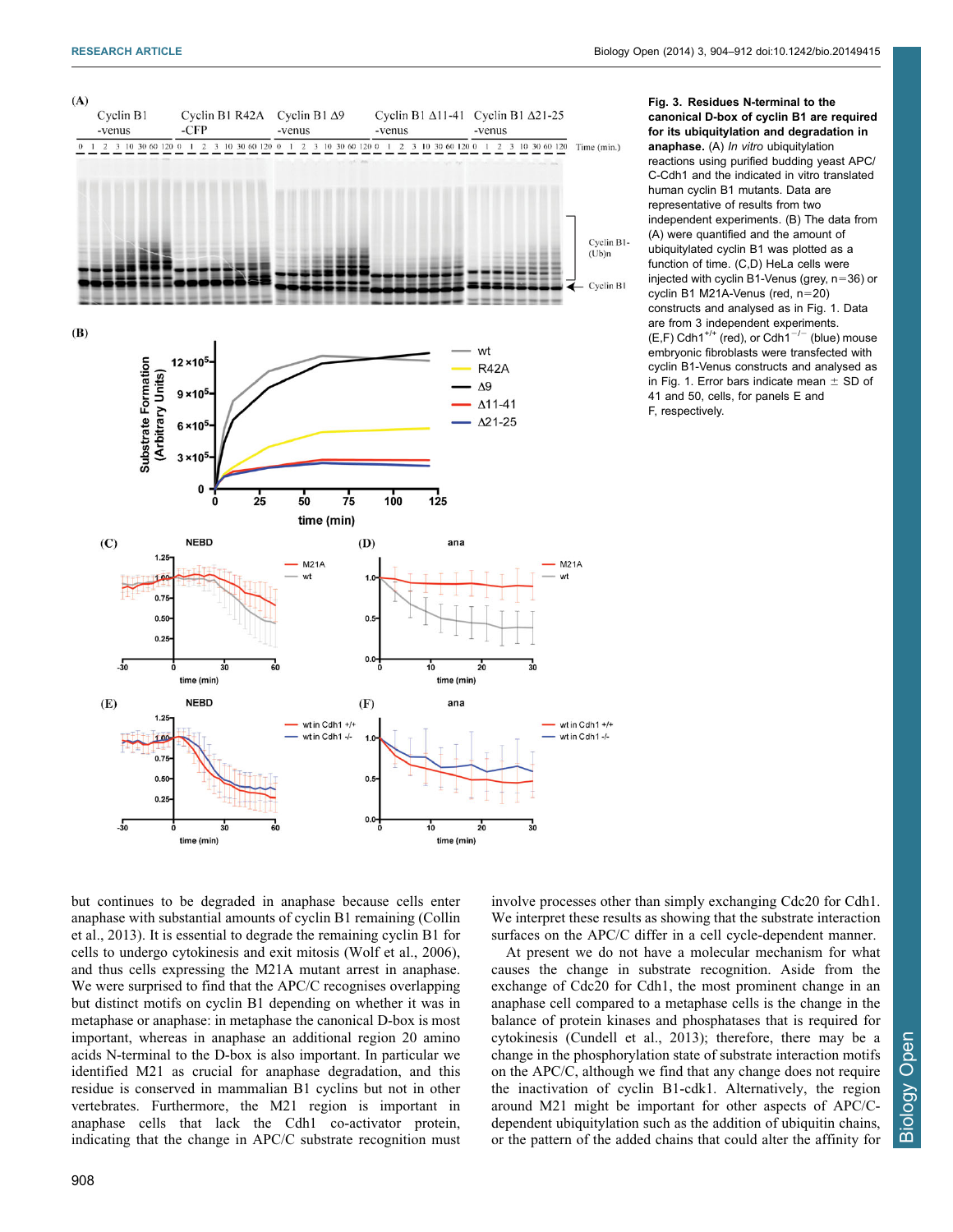<span id="page-5-0"></span>

Fig. 4. See next page for legend.  $e^{-b\alpha x}$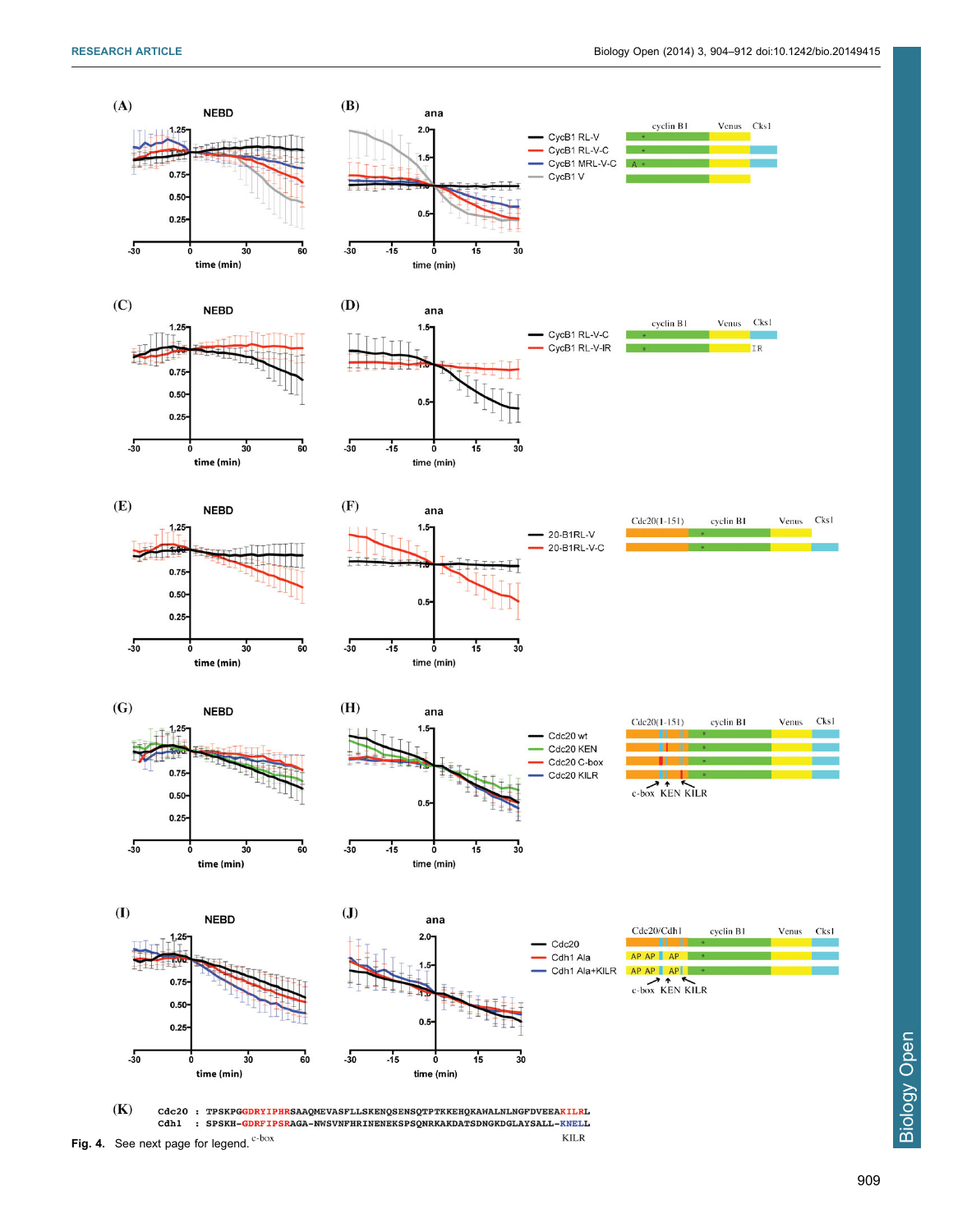<span id="page-6-0"></span>Fig. 4. The N-terminus of Cdc20 can substitute for a D-box when cyclin B1 is targeted to the APC/C by Cks1. (A,B) The anaphase APC/C can degrade a D-box mutant of cyclin B1 targeted to it by Cks1. HeLa cells were injected with cyclin B1 R42A/L45A double mutant-venus (RL-V, black, n=35), cyclin B1 R42A/L45A double mutant-venus-cks1 (RL-V-C, red, n=24), cyclin B1 M21A/R42A/L45A triple mutant venus-cks1 (MRL-V-C, blue,  $n=20$ ), or cyclin B1-venus (grey,  $n=36$ ) constructs and analysed as in [Fig. 1.](#page-2-0) Data are from 3 independent experiments. (C,D) Cks1 cannot be substituted by a C-terminal IR motif. HeLa cells were injected with cyclin B1 R42A/L45A double mutant-venus-cks1 (RL-V-C, black,  $n=24$ ) or cyclin B1 R42A/L45A double mutant-venus-IR (RL-V-IR, red, n=29) constructs and analysed as in [Fig. 1.](#page-2-0) Data are from 3 independent experiments. (E,F) The N-terminus of Cdc20 can promote degradation of cyclin B1 lacking its destruction box in metaphase if it is targeted to the APC/C by Cks1. The Nterminal 151 residues of Cdc20 were fused to cyclin B1 lacking its D-box, designated Cdc20 (1–151)-R42A/L45A double mutant cyclin B1, with or without Cks1 at the C-terminus. HeLa cells were injected with Cdc20 (1–151) cyclin B1 R42A/L45A double mutant-venus (20-B1RL-V, black,  $n=24$ ) or Cdc20 (1–151) cyclin B1 R42A/L45A double mutant-venus-cks1 (20-B1RL-V-C, red,  $n=31$ ) constructs and analysed as in [Fig. 1](#page-2-0). Data are from 3 independent experiments. (G,H) The N-terminus of Cdc20 requires its C-box and KILR motif to promote degradation. HeLa cells were injected with Cdc20 (1–151) cyclin B1 R42A/L45A double mutant-venus-cks1 (Cdc20 wt, black, n=31), Cdc20 (1-151) KEN cyclin B1 R42A/L45A double mutant-venus-cks1 (Cdc20 KEN, green, n=14), Cdc20 (1-151) C-box cyclin B1 R42A/L45A double mutant-venus-cks1 (Cdc20 C-box, red, n=14), or Cdc20 (1-151) KILR cyclin B1 R42A/L45A double mutant-venus-cks1 (Cdc20 KILR, blue,  $n=14$ ) constructs and analysed as in [Fig. 1](#page-2-0). Data are from 3 independent experiments. (I,J) The non-phosphorylatable mutant N-terminus of Cdh1 can also promote degradation of cyclin B1 lacking its D-box. HeLa cells were injected with plasmids encoding Cdc20 (1–151) cyclin B1 R42A/L45A double mutant-venus-cks1 (Cdc20, black,  $n=31$ ), or a construct in which the Nterminus of Cdc20 was replaced with the N-terminus of nonphosphorylatable Cdh1, Cdh1 (1–155) Ala-cyclin B1 R42A/L45A double mutant-venus-cks1 (Cdh1 Ala, red,  $n=16$ ), or the N-terminus of nonphosphorylatable Cdh1 with the KILR motif of Cdc20, Cdh1 (1–155) Ala+KILR-cyclin B1 R42A/L45A double mutant-venus-cks1 (Cdh1 Ala+KILR, blue, n=27). Constructs were analysed as in [Fig. 1](#page-2-0). Data are from 3 independent experiments. (K) Sequence alignment of Cdc20 and Cdh1 around C-box and KILR motif. The residues marked in blue (KNEL) in Cdh1 were mutated to those found in Cdc20 (KILR).

the proteasome. It is also conceivable that the change in substrate recognition is due to a change in the E2 used in anaphase, and indeed we previously found that UbcH10 begins to be degraded in anaphase [\(Walker et al., 2008](#page-7-0)).

The difference in the importance of the D-box for recognition by the APC/C in metaphase and anaphase is also illustrated by our finding that it can be dispensed with completely in anaphase if a substrate is recruited directly to the APC/C through the Cks1 protein, which binds to phosphorylated APC/C ([Rudner and](#page-7-0) [Murray, 2000](#page-7-0)). By comparison, this is not sufficient to degrade a substrate in metaphase. Both biochemical and structural data ([Carroll et al., 2005](#page-7-0); [da Fonseca et al., 2011; Kraft et al., 2005](#page-7-0); [Passmore and Barford, 2005\)](#page-7-0) indicate that the D-box is recognised by a bi-partite receptor composed of the co-activator and the APC10 subunit, but our data indicate that there may be differences between the metaphase and anaphase APC/Cs in substrate recognition surfaces outside this receptor.

We are able to destabilise cyclin B1 in metaphase when we recruit it to the APC/C through Cks1 and replace its D-box with another APC/C binding motif: the N-terminus of Cdc20. This adds to the accumulating evidence that substrate binding to the APC/C requires the cooperation of multiple interaction motifs [\(Burton and Solomon,](#page-7-0) [2001; Hames et al., 2001](#page-7-0); [Sedgwick et al., 2013](#page-7-0); [Wolthuis et al.,](#page-8-0) [2008\)](#page-8-0). Binding through multiple cooperating motifs rather than one high affinity interaction site would offer the opportunity for the APC/ C to evolve interaction surfaces to favour the recognition of multiple substrates at different times in the cell cycle.

## MATERIALS AND METHODS Cell culture and synchronization

HeLa cells were cultured in Advanced DMEM (Life Technologies Ltd, Paisley, UK) supplemented with 2% foetal bovine serum, glutamax-I (200  $\mu$ M), penicillin (100 U/ml), streptomycin (100  $\mu$ g/ml) and fungizone (250 ng/ml) at 37°C, 10%  $CO<sub>2</sub>$ . MEFs were cultured in the medium previously described (García-Higuera et al., 2008). HeLa cells were synchronised at G1/S transition by a thymidine/aphidicolin block: the day after seeding, cells were blocked with thymidine (2.5 mM, Sigma–Aldrich, Gillingham, UK) for 24 hours, released for 12 hours and then blocked again with aphidicolin  $(2.5 \text{ µg/ml}, \text{Sigma-Aldrich})$  for 24 hours. Cells were then released in fresh DMEM.

#### Microinjection and time-lapse imaging and analysis

For microinjection and microscopy, the cells were grown on a Bioptechs  $\Delta T$  heating stage (Bioptechs, Butler, PA) attached to a Leica DMIRBE microscope and the culture medium was replaced with Leibovitz's L-15 medium (Life Technologies Ltd) supplemented with 10% foetal bovine serum, penicillin (100 U/ml) and streptomycin (100  $\mu$ g/ml). Cells were microinjected with cDNA encoding cyclin B1-Venus at a concentration of 3 ng/µl in G2 cells, using a semiautomatic microinjector (Eppendorf, Stevenage, UK) on a Leica DMIRBE microscope (Leica Microsystems, Milton Keynes, UK) and assayed by time-lapse DIC and fluorescence microscopy as previously described ([Karlsson and Pines, 1998\)](#page-7-0). Parameters used for all images captured were exposure time 200 mseconds,  $40 \times$  oil objective lens with a numerical aperture of 1.2. All images were captured at 3 minutes intervals and analyzed by SlideBook software (Intelligent Imaging Innovations, Denver, CO, USA).

#### Ubiquitylation assay

E1, E2, Cdh1, and APC/C were expressed and purified as described previously ([Carroll et al., 2005](#page-7-0); [Enquist-Newman et al., 2008\)](#page-7-0). Substrates were transcribed and translated in vitro using the TNT system (Promega, Madison, WI) from plasmids with <sup>35</sup>S-methionine and treated with 10 mM NEM (10 minutes) followed by 20 mM DTT (10 minutes) to inactivate ubiquitin chain-extending activities in the reticulocyte lysate. E1 (Uba1, 300 nM), E2 (Ubc4, 50  $\mu$ M), ubiquitin (150  $\mu$ M), and ATP  $(1 \text{ mM})$  were incubated for 15 minutes. APC/C  $(0.1-1 \text{ nM})$ , substrate (2  $\mu$ l of TnT mix into 15  $\mu$ l reaction), and Cdh1 (2  $\mu$ l of TnT mix into 15 ml reaction) were added. Reaction were incubated for the indicated times at room temperature, stopped by the addition of SDS sample buffer, separated by SDS-PAGE, and visualized and quantified with a Molecular Dynamics Phosphorimager (GE Healthcare, Fairfield, CT).

#### Acknowledgements

We are grateful to Drs Sergio Moreno and Marcos Malumbres for the gift of Cdh1 $^{-/-}$  MEFs. We thank all the members of our laboratory for critical insights and discussions.

#### Competing interests

The authors declare no conflict of interest.

#### Author contributions

TM and JP designed, and TM performed, the experiments in Figs 1, 2, 4 and Fig. 3C–F. ME-N and DOM designed, and ME-N performed, the experiments in Fig. 3A,B. TM and JP wrote the paper.

#### Funding

This work was supported by a Programme grant from CR UK to JP. JP acknowledges core funding provided by the Wellcome Trust (092096) and CRUK (C6946/A14492).

#### **References**

[Amon, A., Irniger, S. and Nasmyth, K.](http://dx.doi.org/10.1016/0092-8674(94)90443-X) (1994). Closing the cell cycle circle ir [yeast: G2 cyclin proteolysis initiated at mitosis persists until the activation of G1](http://dx.doi.org/10.1016/0092-8674(94)90443-X) [cyclins in the next cycle.](http://dx.doi.org/10.1016/0092-8674(94)90443-X) Cell 77, 1037-1050.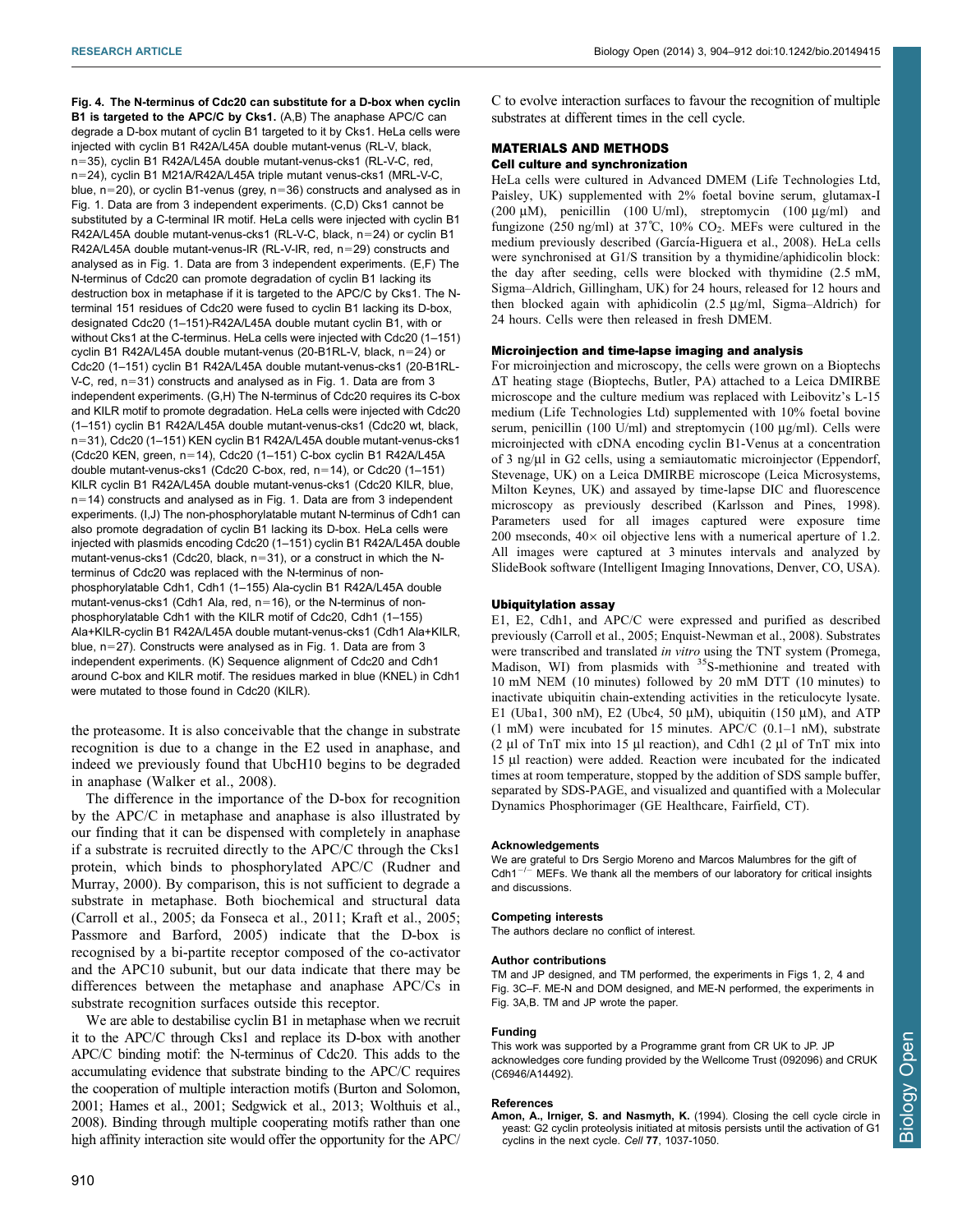- <span id="page-7-0"></span>[Araki, M., Wharton, R. P., Tang, Z., Yu, H. and Asano, M.](http://dx.doi.org/10.1093/emboj/cdg573) (2003). Degradation of [origin recognition complex large subunit by the anaphase-promoting complex in](http://dx.doi.org/10.1093/emboj/cdg573) Drosophila. EMBO J. 22[, 6115-6126.](http://dx.doi.org/10.1093/emboj/cdg573)
- Barford, D. [\(2011\). Structural insights into anaphase-promoting complex function](http://dx.doi.org/10.1098/rstb.2011.0069) and mechanism. [Philos. Trans. R. Soc. B](http://dx.doi.org/10.1098/rstb.2011.0069) 366, 3605-3624.
- Brandeis, M. and Hunt, T. (1996). The proteolysis of mitotic cyclins in mammalian cells persists from the end of mitosis until the onset of S phase. EMBO J. 15, 5280-5289.
- Burton, J. L. and Solomon, M. J. [\(2001\). D box and KEN box motifs in budding](http://dx.doi.org/10.1101/gad.917901) [yeast Hsl1p are required for APC-mediated degradation and direct binding to](http://dx.doi.org/10.1101/gad.917901) [Cdc20p and Cdh1p.](http://dx.doi.org/10.1101/gad.917901) Genes Dev. 15, 2381-2395.
- [Buschhorn, B. A., Petzold, G., Galova, M., Dube, P., Kraft, C., Herzog, F.,](http://dx.doi.org/10.1038/nsmb.1979) Stark, H. and Peters, J. M. [\(2011\). Substrate binding on the APC/C occurs](http://dx.doi.org/10.1038/nsmb.1979) [between the coactivator Cdh1 and the processivity factor Doc1.](http://dx.doi.org/10.1038/nsmb.1979) Nat. Struct. Mol. Biol. **18.** 6-13.
- [Carroll, C. W., Enquist-Newman, M. and Morgan, D. O.](http://dx.doi.org/10.1016/j.cub.2004.12.066) (2005). The APC subunit [Doc1 promotes recognition of the substrate destruction box.](http://dx.doi.org/10.1016/j.cub.2004.12.066) Curr. Biol. 15, 11-[18.](http://dx.doi.org/10.1016/j.cub.2004.12.066)
- Castro, A., Vigneron, S., Bernis, C., Labbé, J. C. and Lorca, T. (2003). Xkid is [degraded in a D-box, KEN-box, and A-box-independent pathway.](http://dx.doi.org/10.1128/MCB.23.12.4126-4138.2003) Mol. Cell. Biol. 23[, 4126-4138.](http://dx.doi.org/10.1128/MCB.23.12.4126-4138.2003)
- [Chao, W. C., Kulkarni, K., Zhang, Z., Kong, E. H. and Barford, D.](http://dx.doi.org/10.1038/nature10896) (2012). [Structure of the mitotic checkpoint complex.](http://dx.doi.org/10.1038/nature10896) Nature 484, 208-213.
- Clute, P. and Pines, J. [\(1999\). Temporal and spatial control of cyclin B1](http://dx.doi.org/10.1038/10049) [destruction in metaphase.](http://dx.doi.org/10.1038/10049) Nat. Cell Biol. 1, 82-87.
- [Collin, P., Nashchekina, O., Walker, R. and Pines, J.](http://dx.doi.org/10.1038/ncb2855) (2013). The spindle [assembly checkpoint works like a rheostat rather than a toggle switch.](http://dx.doi.org/10.1038/ncb2855) Nat. Cell Biol. 15[, 1378-1385.](http://dx.doi.org/10.1038/ncb2855)
- [Cundell, M. J., Bastos, R. N., Zhang, T., Holder, J., Gruneberg, U.,](http://dx.doi.org/10.1016/j.molcel.2013.09.005) Novák, B. and Barr, F. A. [\(2013\). The BEG \(PP2A-B55/ENSA/Greatwall\)](http://dx.doi.org/10.1016/j.molcel.2013.09.005) [pathway ensures cytokinesis follows chromosome separation.](http://dx.doi.org/10.1016/j.molcel.2013.09.005) Mol. Cell 52, 393-[405.](http://dx.doi.org/10.1016/j.molcel.2013.09.005)
- [da Fonseca, P. C. A., Kong, E. H., Zhang, Z., Schreiber, A., Williams, M. A.,](http://dx.doi.org/10.1038/nature09625) Morris, E. P. and Barford, D. [\(2011\). Structures of APC/C\(Cdh1\) with](http://dx.doi.org/10.1038/nature09625) [substrates identify Cdh1 and Apc10 as the D-box co-receptor.](http://dx.doi.org/10.1038/nature09625) Nature 470, [274-278.](http://dx.doi.org/10.1038/nature09625)
- den Elzen, N. and Pines, J. [\(2001\). Cyclin A is destroyed in prometaphase](http://dx.doi.org/10.1083/jcb.153.1.121) [and can delay chromosome alignment and anaphase.](http://dx.doi.org/10.1083/jcb.153.1.121) J. Cell Biol. 153, 121- [136.](http://dx.doi.org/10.1083/jcb.153.1.121)
- **Di Fiore, B. and Pines, J.** [\(2010\). How cyclin A destruction escapes the spindle](http://dx.doi.org/10.1083/jcb.201001083) [assembly checkpoint.](http://dx.doi.org/10.1083/jcb.201001083) *J. Cell Biol.* **190**, 501-509.
- [Enquist-Newman, M., Sullivan, M. and Morgan, D. O.](http://dx.doi.org/10.1016/j.molcel.2008.04.004) (2008). Modulation of the [mitotic regulatory network by APC-dependent destruction of the Cdh1 inhibitor](http://dx.doi.org/10.1016/j.molcel.2008.04.004) Acm1. Mol. Cell 30[, 437-446.](http://dx.doi.org/10.1016/j.molcel.2008.04.004)
- Fang, G., Yu, H. and Kirschner, M. W. [\(1998\). The checkpoint protein MAD2 and](http://dx.doi.org/10.1101/gad.12.12.1871) [the mitotic regulator CDC20 form a ternary complex with the anaphase](http://dx.doi.org/10.1101/gad.12.12.1871)[promoting complex to control anaphase initiation.](http://dx.doi.org/10.1101/gad.12.12.1871) Genes Dev. 12, 1871- [1883.](http://dx.doi.org/10.1101/gad.12.12.1871)
- Floyd, S., Pines, J. and Lindon, C. [\(2008\). APC/C Cdh1 targets aurora kinase to](http://dx.doi.org/10.1016/j.cub.2008.09.058) [control reorganization of the mitotic spindle at anaphase.](http://dx.doi.org/10.1016/j.cub.2008.09.058) Curr. Biol. 18, 1649- [1658.](http://dx.doi.org/10.1016/j.cub.2008.09.058)
- García-Higuera, I., Manchado, E., Dubus, P., Cañamero, M., Méndez, J., Moreno, S. and Malumbres, M. [\(2008\). Genomic stability and tumour](http://dx.doi.org/10.1038/ncb1742) [suppression by the APC/C cofactor Cdh1.](http://dx.doi.org/10.1038/ncb1742) Nat. Cell Biol. 10, 802-811.
- [Geley, S., Kramer, E., Gieffers, C., Gannon, J., Peters, J. M. and Hunt,](http://dx.doi.org/10.1083/jcb.153.1.137) T. [\(2001\). Anaphase-promoting complex/cyclosome-dependent proteolysis of](http://dx.doi.org/10.1083/jcb.153.1.137) [human cyclin A starts at the beginning of mitosis and is not subject to the spindle](http://dx.doi.org/10.1083/jcb.153.1.137) [assembly checkpoint.](http://dx.doi.org/10.1083/jcb.153.1.137) J. Cell Biol. 153, 137-148.
- [Glotzer, M., Murray, A. W. and Kirschner, M. W.](http://dx.doi.org/10.1038/349132a0) (1991). Cyclin is degraded by [the ubiquitin pathway.](http://dx.doi.org/10.1038/349132a0) Nature 349, 132-138.
- [Hagting, A., Den Elzen, N., Vodermaier, H. C., Waizenegger, I. C., Peters, J.-M.](http://dx.doi.org/10.1083/jcb.200111001) and Pines, J. [\(2002\). Human securin proteolysis is controlled by the spindle](http://dx.doi.org/10.1083/jcb.200111001) [checkpoint and reveals when the APC/C switches from activation by Cdc20 to](http://dx.doi.org/10.1083/jcb.200111001) Cdh1. J. Cell Biol. 157[, 1125-1137.](http://dx.doi.org/10.1083/jcb.200111001)
- [Hames, R. S., Wattam, S. L., Yamano, H., Bacchieri, R. and Fry, A. M.](http://dx.doi.org/10.1093/emboj/20.24.7117) [\(2001\). APC/C-mediated destruction of the centrosomal kinase Nek2A occurs](http://dx.doi.org/10.1093/emboj/20.24.7117) [in early mitosis and depends upon a cyclin A-type D-box.](http://dx.doi.org/10.1093/emboj/20.24.7117) EMBO J. 20, 7117-[7127.](http://dx.doi.org/10.1093/emboj/20.24.7117)
- [Hayes, M. J., Kimata, Y., Wattam, S. L., Lindon, C., Mao, G., Yamano, H. and](http://dx.doi.org/10.1038/ncb1410) Fry, A. M. [\(2006\). Early mitotic degradation of Nek2A depends on Cdc20](http://dx.doi.org/10.1038/ncb1410) [independent interaction with the APC/C.](http://dx.doi.org/10.1038/ncb1410) Nat. Cell Biol. 8, 607-614.
- [Hoyt, M. A., Totis, L. and Roberts, B. T.](http://dx.doi.org/10.1016/0092-8674(81)90014-3) (1991). S. cerevisiae genes required [for cell cycle arrest in response to loss of microtubule function.](http://dx.doi.org/10.1016/0092-8674(81)90014-3) Cell 66, 507-[517.](http://dx.doi.org/10.1016/0092-8674(81)90014-3)
- [Hwang, L. H., Lau, L. F., Smith, D. L., Mistrot, C. A., Hardwick, K. G., Hwang,](http://dx.doi.org/10.1126/science.279.5353.1041) E. S., Amon, A. and Murray, A. W. [\(1998\). Budding yeast Cdc20: a target of the](http://dx.doi.org/10.1126/science.279.5353.1041) [spindle checkpoint.](http://dx.doi.org/10.1126/science.279.5353.1041) Science 279, 1041-1044.
- Izawa, D. and Pines, J. [\(2011\). How APC/C-Cdc20 changes its substrate](http://dx.doi.org/10.1038/ncb2165) [specificity in mitosis.](http://dx.doi.org/10.1038/ncb2165) Nat. Cell Biol. 13, 223-233.
- Karlsson, C. and Pines, J. (1998). Green fluorescent protein. In Cell Biology: A Laboratory Handbook (ed. J. Celis), pp. 246-252. San Diego, CA: Academic Press.
- [Kim, S. H., Lin, D. P., Matsumoto, S., Kitazono, A. and Matsumoto, T.](http://dx.doi.org/10.1126/science.279.5353.1045) (1998). [Fission yeast Slp1: an effector of the Mad2-dependent spindle checkpoint.](http://dx.doi.org/10.1126/science.279.5353.1045) Science 279[, 1045-1047.](http://dx.doi.org/10.1126/science.279.5353.1045)
- [Kimata, Y., Baxter, J. E., Fry, A. M. and Yamano, H.](http://dx.doi.org/10.1016/j.molcel.2008.09.023) (2008). A role for the Fizzy/ [Cdc20 family of proteins in activation of the APC/C distinct from substrate](http://dx.doi.org/10.1016/j.molcel.2008.09.023) [recruitment.](http://dx.doi.org/10.1016/j.molcel.2008.09.023) Mol. Cell 32, 576-583.
- [King, R. W., Peters, J. M., Tugendreich, S., Rolfe, M., Hieter, P. and](http://dx.doi.org/10.1016/0092-8674(95)90338-0) Kirschner, M. W. [\(1995\). A 20S complex containing CDC27 and CDC16](http://dx.doi.org/10.1016/0092-8674(95)90338-0) [catalyzes the mitosis-specific conjugation of ubiquitin to cyclin B.](http://dx.doi.org/10.1016/0092-8674(95)90338-0) Cell 81, 279- [288.](http://dx.doi.org/10.1016/0092-8674(95)90338-0)
- [King, R. W., Glotzer, M. and Kirschner, M. W.](http://dx.doi.org/10.1091/mbc.7.9.1343) (1996). Mutagenic analysis of the [destruction signal of mitotic cyclins and structural characterization of](http://dx.doi.org/10.1091/mbc.7.9.1343) [ubiquitinated intermediates.](http://dx.doi.org/10.1091/mbc.7.9.1343) Mol. Biol. Cell 7, 1343-1357.
- [Kraft, C., Vodermaier, H. C., Maurer-Stroh, S., Eisenhaber, F. and Peters, J. M.](http://dx.doi.org/10.1016/j.molcel.2005.04.023) [\(2005\). The WD40 propeller domain of Cdh1 functions as a destruction box](http://dx.doi.org/10.1016/j.molcel.2005.04.023) [receptor for APC/C substrates.](http://dx.doi.org/10.1016/j.molcel.2005.04.023) Mol. Cell 18, 543-553.
- [Leismann, O., Herzig, A., Heidmann, S. and Lehner, C. F.](http://dx.doi.org/10.1101/gad.176700) (2000). Degradation [of Drosophila PIM regulates sister chromatid separation during mitosis.](http://dx.doi.org/10.1101/gad.176700) Genes Dev. 14[, 2192-2205.](http://dx.doi.org/10.1101/gad.176700)
- Li, R. and Murray, A. W. [\(1991\). Feedback control of mitosis in budding yeast.](http://dx.doi.org/10.1016/0092-8674(81)90015-5) Cell 66[, 519-531.](http://dx.doi.org/10.1016/0092-8674(81)90015-5)
- Lindon, C. and Pines, J. [\(2004\). Ordered proteolysis in anaphase inactivates](http://dx.doi.org/10.1083/jcb.200309035) [Plk1 to contribute to proper mitotic exit in human cells.](http://dx.doi.org/10.1083/jcb.200309035) J. Cell Biol. 164, 233-[241.](http://dx.doi.org/10.1083/jcb.200309035)
- [Littlepage, L. E. and Ruderman, J. V.](http://dx.doi.org/10.1101/gad.1007302) (2002). Identification of a new APC/C [recognition domain, the A box, which is required for the Cdh1-dependent](http://dx.doi.org/10.1101/gad.1007302) [destruction of the kinase Aurora-A during mitotic exit.](http://dx.doi.org/10.1101/gad.1007302) Genes Dev. 16, 2274- [2285.](http://dx.doi.org/10.1101/gad.1007302)
- Matyskiela, M. E. and Morgan, D. O. [\(2009\). Analysis of activator-binding sites on](http://dx.doi.org/10.1016/j.molcel.2009.02.027) [the APC/C supports a cooperative substrate-binding mechanism.](http://dx.doi.org/10.1016/j.molcel.2009.02.027) Mol. Cell 34, [68-80.](http://dx.doi.org/10.1016/j.molcel.2009.02.027)
- Morgan, D. O. (2007). The Cell Cycle: Principles of Control. Oxford: Oxford University Press.
- Murray, A. W. [\(2011\). A brief history of error.](http://dx.doi.org/10.1038/ncb2348) Nat. Cell Biol. 13, 1178-1182.
- [Murray, A. W., Solomon, M. J. and Kirschner, M. W.](http://dx.doi.org/10.1038/339280a0) (1989). The role of cyclin [synthesis and degradation in the control of maturation promoting factor activity.](http://dx.doi.org/10.1038/339280a0) Nature 339[, 280-286.](http://dx.doi.org/10.1038/339280a0)
- Passmore, L. A. and Barford, D. [\(2005\). Coactivator functions in a stoichiometric](http://dx.doi.org/10.1038/sj.embor.7400482) [complex with anaphase-promoting complex/cyclosome to mediate substrate](http://dx.doi.org/10.1038/sj.embor.7400482) recognition. [EMBO Rep.](http://dx.doi.org/10.1038/sj.embor.7400482) 6, 873-878.
- [Passmore, L. A., McCormack, E. A., Au, S. W., Paul, A., Willison, K. R.,](http://dx.doi.org/10.1093/emboj/cdg084) Harper, J. W. and Barford, D. [\(2003\). Doc1 mediates the activity of the](http://dx.doi.org/10.1093/emboj/cdg084) [anaphase-promoting complex by contributing to substrate recognition.](http://dx.doi.org/10.1093/emboj/cdg084) EMBO J. 22[, 786-796.](http://dx.doi.org/10.1093/emboj/cdg084)
- [Pfleger, C. M., Lee, E. and Kirschner, M. W.](http://dx.doi.org/10.1101/gad.918201) (2001). Substrate recognition by the [Cdc20 and Cdh1 components of the anaphase-promoting complex.](http://dx.doi.org/10.1101/gad.918201) Genes Dev. 15[, 2396-2407.](http://dx.doi.org/10.1101/gad.918201)
- Pines, J. [\(2006\). Mitosis: a matter of getting rid of the right protein at the right time.](http://dx.doi.org/10.1016/j.tcb.2005.11.006) [Trends Cell Biol.](http://dx.doi.org/10.1016/j.tcb.2005.11.006) 16, 55-63.
- Pines, J. [\(2011\). Cubism and the cell cycle: the many faces of the APC/C.](http://dx.doi.org/10.1038/nrm3132) Nat. [Rev. Mol. Cell Biol.](http://dx.doi.org/10.1038/nrm3132) 12, 427-438.
- [Rape, M., Reddy, S. K. and Kirschner, M. W.](http://dx.doi.org/10.1016/j.cell.2005.10.032) (2006). The processivity of [multiubiquitination by the APC determines the order of substrate degradation.](http://dx.doi.org/10.1016/j.cell.2005.10.032) Cell 124[, 89-103.](http://dx.doi.org/10.1016/j.cell.2005.10.032)
- [Rieder, C. L., Cole, R. W., Khodjakov, A. and Sluder, G.](http://dx.doi.org/10.1083/jcb.130.4.941) (1995). The checkpoint [delaying anaphase in response to chromosome monoorientation is mediated by](http://dx.doi.org/10.1083/jcb.130.4.941) [an inhibitory signal produced by unattached kinetochores.](http://dx.doi.org/10.1083/jcb.130.4.941) J. Cell Biol. 130, 941-[948.](http://dx.doi.org/10.1083/jcb.130.4.941)
- Rudner, A. D. and Murray, A. W. [\(2000\). Phosphorylation by Cdc28 activates the](http://dx.doi.org/10.1083/jcb.149.7.1377) [Cdc20-dependent activity of the anaphase-promoting complex.](http://dx.doi.org/10.1083/jcb.149.7.1377) J. Cell Biol. 149, [1377-1390.](http://dx.doi.org/10.1083/jcb.149.7.1377)
- [Sedgwick, G. G., Hayward, D. G., Di Fiore, B., Pardo, M., Yu, L., Pines, J. and](http://dx.doi.org/10.1038/emboj.2012.335) Nilsson, J. [\(2013\). Mechanisms controlling the temporal degradation of Nek2A](http://dx.doi.org/10.1038/emboj.2012.335) [and Kif18A by the APC/C-Cdc20 complex.](http://dx.doi.org/10.1038/emboj.2012.335) EMBO J. 32, 303-314.
- [Sigl, R., Wandke, C., Rauch, V., Kirk, J., Hunt, T. and Geley, S.](http://dx.doi.org/10.1242/jcs.054197) (2009). [Loss of the mammalian APC/C activator FZR1 shortens G1 and lengthens](http://dx.doi.org/10.1242/jcs.054197) [S phase but has little effect on exit from mitosis.](http://dx.doi.org/10.1242/jcs.054197) J. Cell Sci. 122, 4208-[4217.](http://dx.doi.org/10.1242/jcs.054197)
- [Sudakin, V., Ganoth, D., Dahan, A., Heller, H., Hershko, J., Luca, F. C.,](http://dx.doi.org/10.1091/mbc.6.2.185) Ruderman, J. V. and Hershko, A. [\(1995\). The cyclosome, a large complex](http://dx.doi.org/10.1091/mbc.6.2.185) [containing cyclin-selective ubiquitin ligase activity, targets cyclins for destruction](http://dx.doi.org/10.1091/mbc.6.2.185) [at the end of mitosis.](http://dx.doi.org/10.1091/mbc.6.2.185) Mol. Biol. Cell 6, 185-197.
- Sudakin, V., Chan, G. K. and Yen, T. J. [\(2001\). Checkpoint inhibition of the APC/](http://dx.doi.org/10.1083/jcb.200102093) [C in HeLa cells is mediated by a complex of BUBR1, BUB3, CDC20, and MAD2.](http://dx.doi.org/10.1083/jcb.200102093) [J. Cell Biol.](http://dx.doi.org/10.1083/jcb.200102093) 154, 925-936.
- [van Zon, W., Ogink, J., ter Riet, B., Medema, R. H., te Riele, H. and Wolthuis,](http://dx.doi.org/10.1083/jcb.200912084) R. M. [\(2010\). The APC/C recruits cyclin B1-Cdk1-Cks in prometaphase before D](http://dx.doi.org/10.1083/jcb.200912084) [box recognition to control mitotic exit.](http://dx.doi.org/10.1083/jcb.200912084) J. Cell Biol. 190, 587-602.
- Visintin, R., Prinz, S. and Amon, A. [\(1997\). CDC20 and CDH1: a family of](http://dx.doi.org/10.1126/science.278.5337.460) [substrate-specific activators of APC-dependent proteolysis.](http://dx.doi.org/10.1126/science.278.5337.460) Science 278, 460- [463.](http://dx.doi.org/10.1126/science.278.5337.460)
- [Walker, A., Acquaviva, C., Matsusaka, T., Koop, L. and Pines, J.](http://dx.doi.org/10.1242/jcs.031591) (2008). [UbcH10 has a rate-limiting role in G1 phase but might not act in the spindle](http://dx.doi.org/10.1242/jcs.031591) [checkpoint or as part of an autonomous oscillator.](http://dx.doi.org/10.1242/jcs.031591) J. Cell Sci. 121, 2319-[2326.](http://dx.doi.org/10.1242/jcs.031591)
- [Wolf, F., Wandke, C., Isenberg, N. and Geley, S.](http://dx.doi.org/10.1038/sj.emboj.7601163) (2006). Dose-dependent effects [of stable cyclin B1 on progression through mitosis in human cells.](http://dx.doi.org/10.1038/sj.emboj.7601163) EMBO J. 25, [2802-2813.](http://dx.doi.org/10.1038/sj.emboj.7601163)